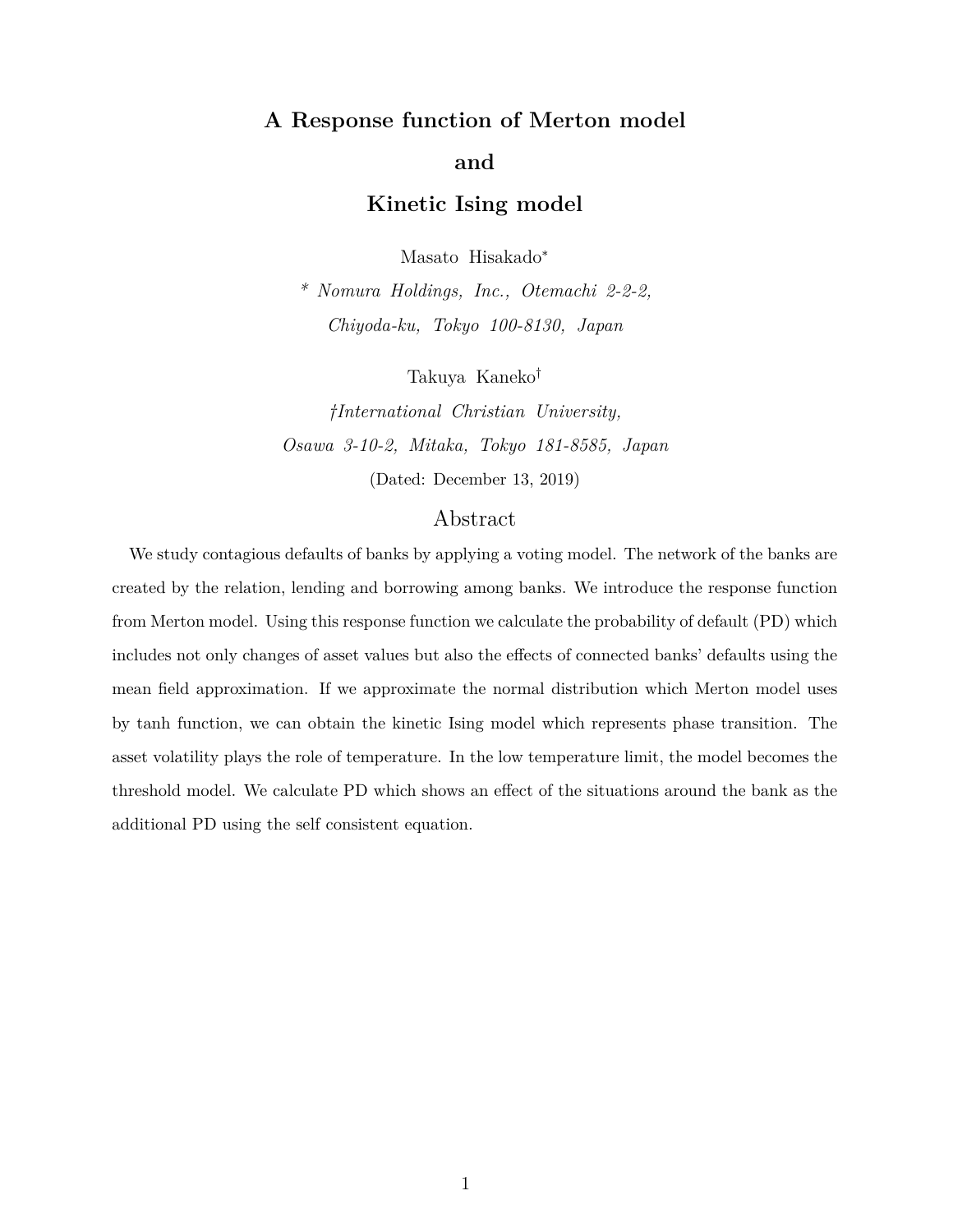### **I. INTRODUCTION**

Human beings estimate public perception by observing the actions of other individuals, following which they exercise a choice similar to that of others. This phenomenon is also considered as social learning or imitation and studied several fields [1]. It is usually sensible to do what other people are doing. Hence, collective herding behavior is assumed to be the result of a rational choice according to public perception. In ordinary situations this is the correct strategy and sometimes erroneous decisions like the beauty contest of Keynes [2]. As a macro phenomenon, large social movement is the absence of central control or public communications. A well-known example of erroneous decisions is the bank run on the Toyokawa Credit Union in 1973. The incident was caused by a false rumor, the process of which was analyzed in detail by  $[3]$  and  $[4]$ . These phenomenon is known as an example of information cascade [5].

Herding behavior is represented as the response function. Threshold rules have been derived for a variety of relevant theoretical scenarios as the influence response function. Some empirical and experimental evidence has confirmed the assumptions that individuals follow threshold rules when making decisions in the presence of social influence. This rule posits that individuals will switch between two choices only when a sufficient number of other persons have adopted the choice. We have studied the voting model including herders. The model was introduced to explain the information cascade. We refer to herders such as the threshold rule as digital herders [6]. From our experiments, we observed that human beings exhibit behavior between that of digital and analog herders [7], [8]. Analog herders vote for each candidate with probabilities that are proportional to candidates' votes [9]. The analog herder has weaker herding power than the digital herder.

Bank defaults are contagious. The failure of single bank can be spread through financial networks. Over the past years after great recession in 2008, many researchers in various fields have been addressing the question to how to prevent financial contagion. Some of them studied especially inter-bank networks where banks lend to and borrow from each other with the threshold rule [10], [11], [12]. On randomly connected networks, a small fraction of initial activated when the network is not too sparse or too dense, a phase transition can be found. It is called the cascade window. The noise is only first fraction and the models are the deterministic model. The model with noise which do not have the cascade window was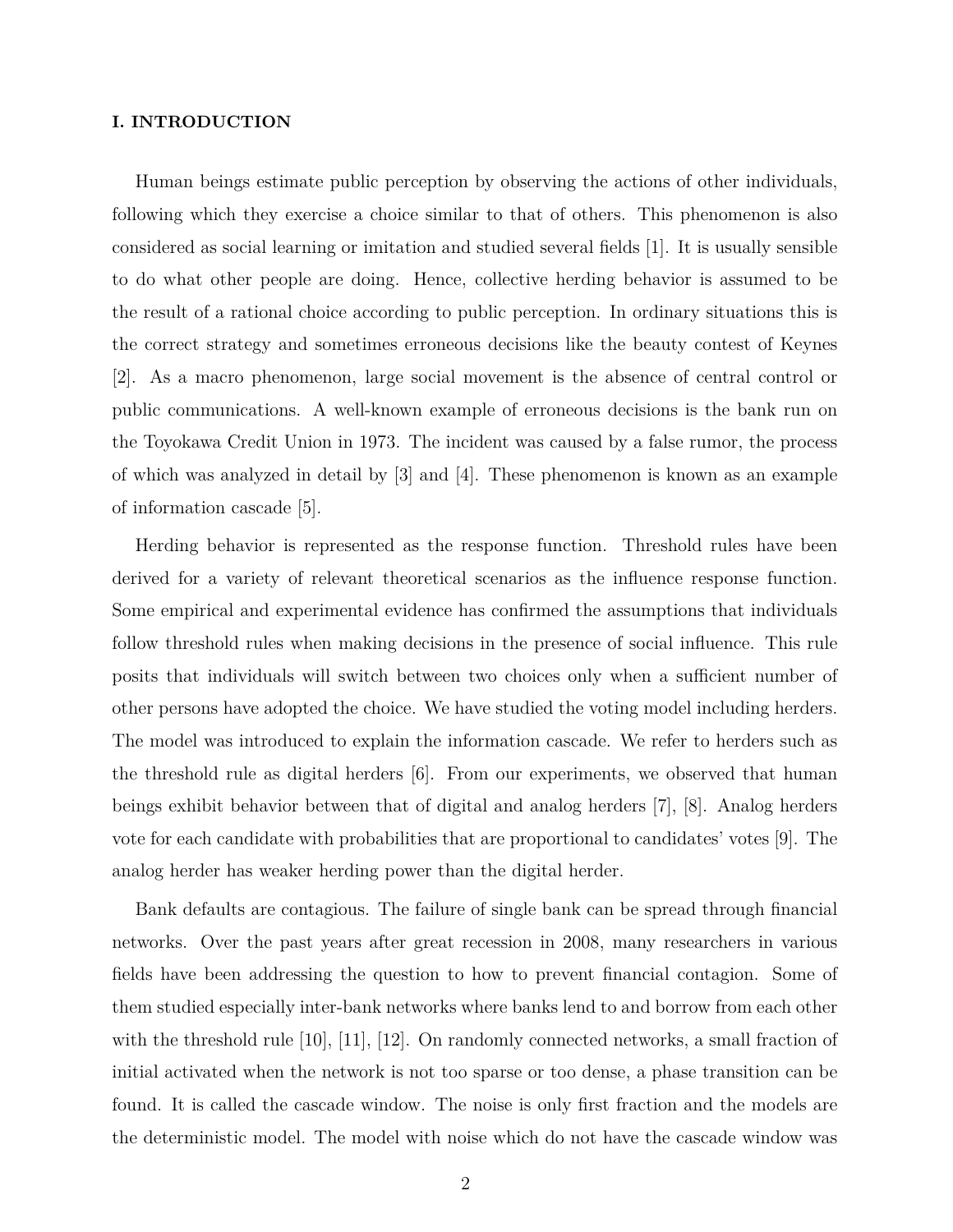studied in [13].

The relations between borrowers and lenders play important role in the contagions. The behavior of banks is similar to the herder. The situation affects the status of the banks and the persons. The relation is represented by the response function in our voting model. We extend the voting model and use Merton model as a response function to apply to the contagious defaults. In this case we can introduce the network between the banks and the change of the asset price naturally. The latter is presented by the correlations of assets [14]. We show the relation to kinetic Ising model which represent the phase transition and the asset volatility plays the role of temperature [15], [16].

The remainder of this paper is organized as follows. In section 2, we introduce our voting model and mathematically define the herders. In section 3, we construct the response function using Merton model. In section 4, we show the relation to kinetic Ising model. In section 5 we calculate the probability of default affected by the situations around the bank. Finally, the conclusions are presented in the last section.

## **II. MODEL**

Here we consider a voting model. We model the voting behavior of two candidates, *C−*<sup>1</sup> and  $C_1$ , at time  $t$ , and  $C_1$  and  $C_1$  have  $c_{-1}(t)$  and  $c_1(t)$  votes, respectively. In each time step, one voter votes for one candidate, which means that the voting is sequential. Hence, at time *t*, the *t*-th voter votes, after which the total number of votes is *t*. Voters are allowed to see *r* previous votes for each candidate; thus, they are aware of public perception. Here *r* is a constant number.

A voter's vote is based on the number of previous *r* votes. We call these voters herders. Here the voter refers to the latest *r* votes. In this paper we consider the network, the lattice case only [17]. Therefore, at time *t*, *r* previous votes are the number of votes for *C−*<sup>1</sup> and  $C_1$ , which is represented by  $c_{-1}^r(t)$  and  $c_1^r(t)$ , respectively. Hence,  $c_{-1}^r(t) + c_1^r(t) = r$ holds. If  $r > t$ , voters can see t previous votes for each candidate. In the limit  $r \to \infty$ , voters can see all previous votes. We define the number of all previous votes for *C−*<sup>1</sup> and  $C_1$  as  $c_{-1}^{\infty}(t) \equiv c_{-1}(t)$  and  $c_1^{\infty}(t) \equiv c_1(t)$ . Here we specify *r* to be constant. We define  $c(t)_{1}^{r}/r = 1 - c(t)_{-1}^{r}/r = Z(t).$ 

A herder's behavior is defined by a response function. We will lead the response function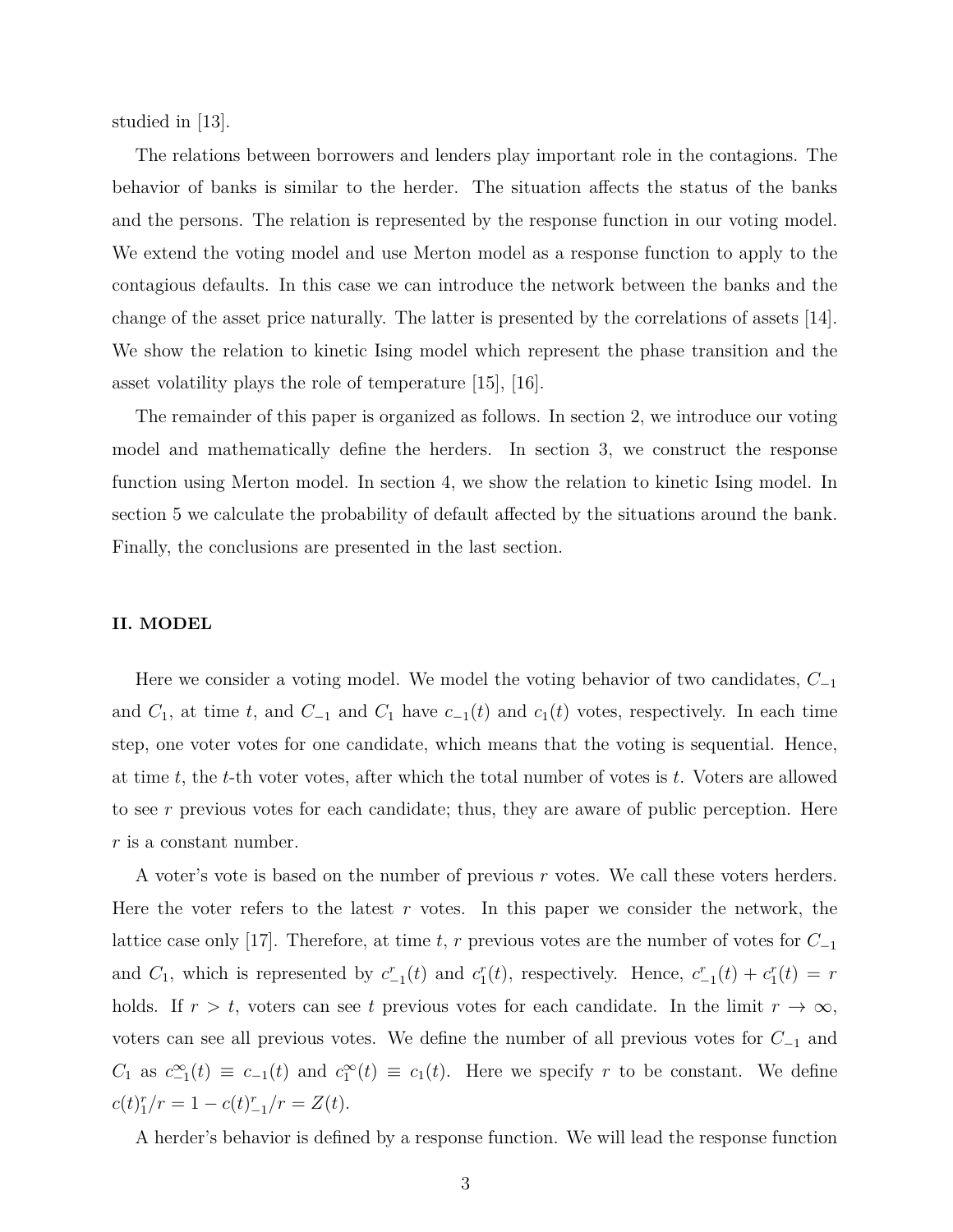in next section using Merton model. In the voting model the response function is defined by the function  $F(Z)$ . We have considered the several symmetric function, digital herder *F*(*Z*) =  $\theta$ (*Z* − 1/2) where  $\theta$  is the Heaviside function, analog herder *F*(*Z*) = *Z*, and tanh type herder tanh( $Z - 1/2$ ). In this paper we consider the asymmetric function for the response function.

#### **III. A RESPONSE FUNCTION OF MERTON MODEL**

#### **A. Balance Sheet**

We constructed the voter's model in previous section. Here we apply the model to the contagion of defaults. The voters correspond to the banks. The bank's state is decided by around banks. *C−*<sup>1</sup>(*C*1) is the status default (non-default) instead of the candidate for the voting model. The banks decide their status sequentially as the voters.

Here we lead the response function for banks using the balance sheet. On the asset side, bank *i* holds external risk assets,  $a_i$ , inter-bank assets,  $l_i$ , and safe assets,  $b_i$ . On the liability side, there are deposits,  $d_i$ , inter-bank liabilities,  $\bar{l}_i$ , and net worth,  $S_i$ . The balance condition of the bank is  $A_i = a_i + l_i + b_i = D_i + S_i = d_i + \overline{l_i} + S_i$ . Here we introduce the asset value  $A_i$ , and debt value  $D_i$ . Here these are present values, not book values.

Banks are connected each other by the relation, lending and borrowing among the banks. The existence of the relation is expressed as the arrow, from the borrower to the lender. The amount of bank *j*'s borrowings from bank *i* is expressed as  $\delta_{ij}$ . There are relations  $l_i = \sum_j \delta_{ij}$  and  $\bar{l}_i = \sum_j \delta_{ji}$ .

The solvency condition of bank *i* is

$$
A_i = a_i + l_i + b_i > D_i = d_i + \bar{l}_i.
$$
\n(1)

It means that present value of the bank is larger the liability. If the present value of the bank is negative, excess debt, the status of the bank becomes default. We show the balance sheets of the banks and the contagion of defaults in Fig.1.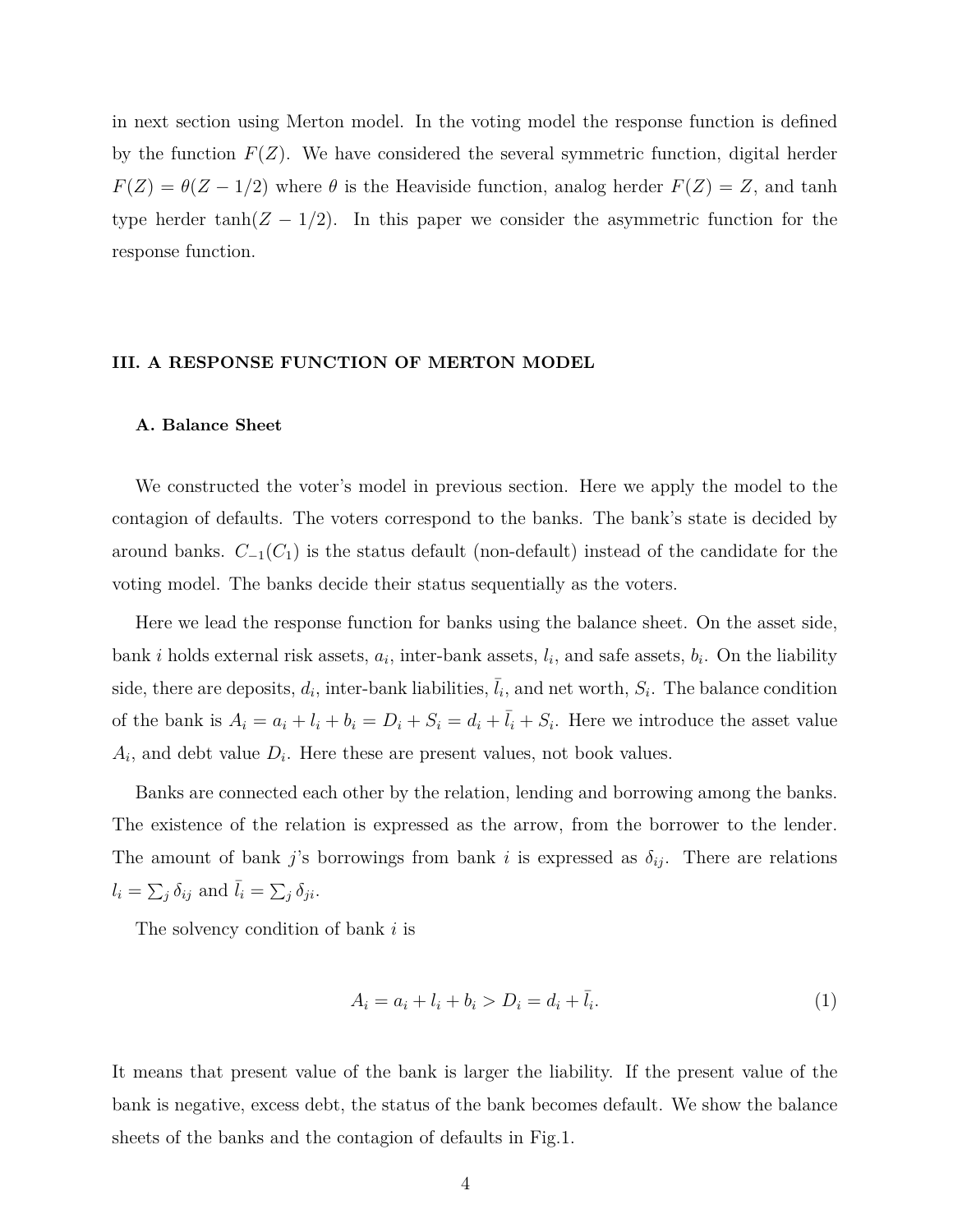

FIG. 1. The balance sheets of the banks. If the bank A is default because of the asset loss, the inter-bank liability from the bank B will be lost and the bank B be will be default contagiously.

#### **B. Merton model**

In this subsection we introduce the Merton model to calculate the probability of default (PD). We consider that stock price (market capitalization) is described as follows

$$
dS_t = \mu_S S_t dt + \sigma_S S_t \sqrt{\epsilon}.
$$
\n(2)

 $S_t$  is the stock price, which corresponds to the present net-worth at time  $t$ ,  $\mu_S$  is trend, and  $\sigma_S$  is the volatility of stock price. We omit the index of the firm *i*. Eq.(2) means the returns of stock price is log-normal distribution [18].

We consider the time series of whole balance sheet. The balance condition at time *t* is

$$
A_t = D_t + S_t,\tag{3}
$$

where  $A_t$  is asset,  $D_t$  is debt, and  $S_t$  is market capitalization at time  $t$ . Here we assume that the price of debt does not change,  $D_t = D_0$ . The initial condition of the balance sheet is  $A_0 = S_0 + D_0.$ 

Using Eq.(2), we can obtain the stochastic differential equation for the asset  $A_t$ .

$$
dA_t = \mu_A A_t dt + \sigma_A A_t \sqrt{\epsilon},\tag{4}
$$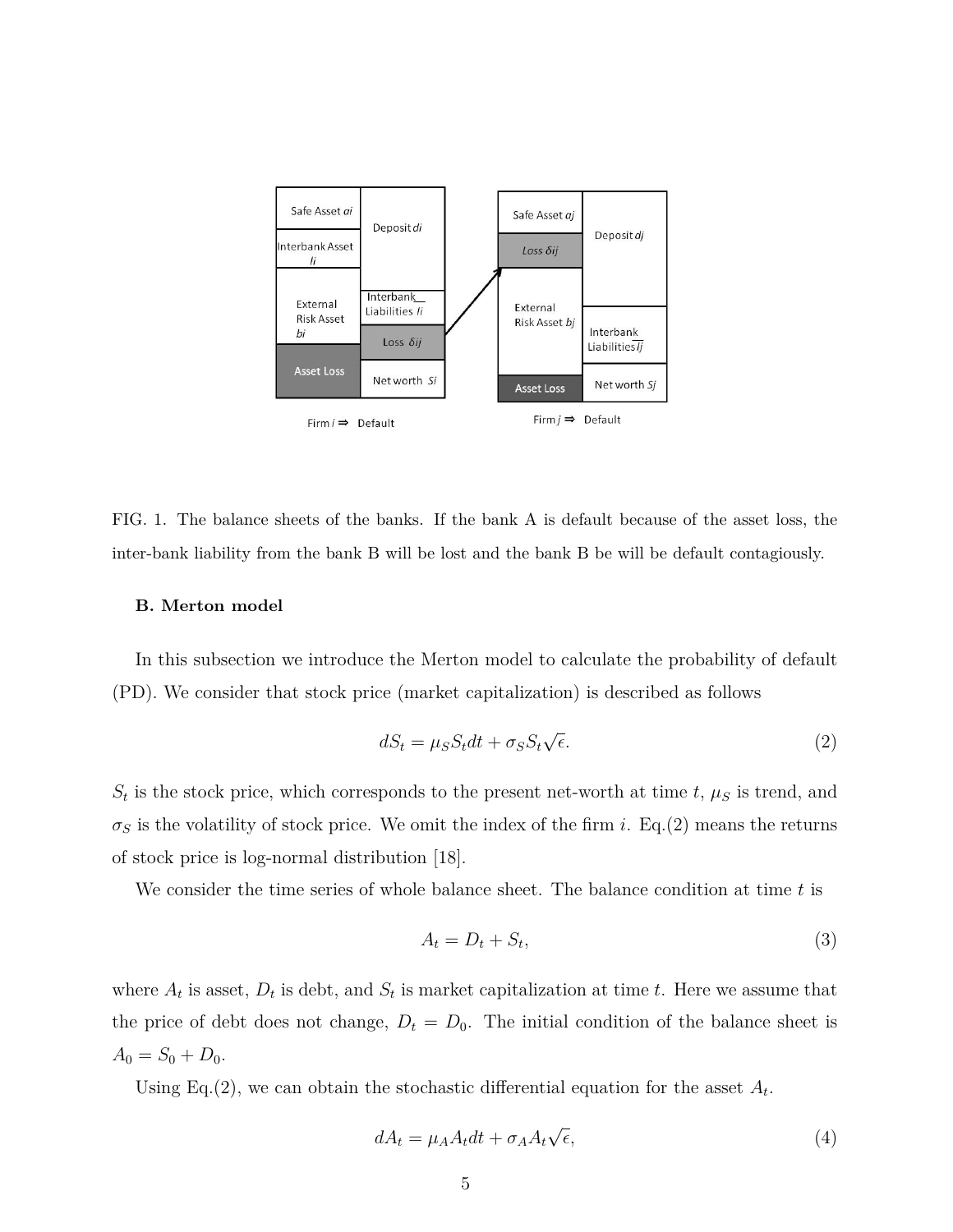where  $\mu_A$  is the trend of asst,  $\sigma_A$  is the volatility of asset.

The default condition is  $A_t < D_0$ , as the solvency condition Eq.(1). Here we consider the default probability in the term *T*. We can obtain the probability of default of this bank at time *T*,

$$
P(A_T < D_0) = N(\frac{\ln D_0 - (\ln A_0 + (\mu_A - \frac{\sigma_A^2}{2}))T}{\sigma_A \sqrt{T}}) = 1 - N(DD_0) = N(-DD_0). \tag{5}
$$

*N*(*x*) is the cumulative normal distribution and *DD* is

$$
DD_0 = \frac{-\ln D_0 + \ln A_0 + (\mu_A - \frac{\sigma_A^2}{2})T}{\sigma_A \sqrt{T}}.
$$
\n(6)

As  $DD_0$  which becomes larger, the probability of default Eq.(5) decreases. Hence,  $DD_0$  is "Distance to Default". We can observe  $\mu_E$  and  $\sigma_E$  in the market stock price. The relation between  $\mu_A$  and  $\mu_E$  is

$$
\mu_A = \frac{E_0}{A_0} \mu_E + (1 - \frac{E_0}{A_0}) \mu_D,\tag{7}
$$

where  $\mu_D$  is the expected debt growth rate. The relation between  $\sigma_E$  and  $\sigma_A$  is

$$
\sigma_E = \frac{A_0 N(d)}{E_0} \sigma_A,\tag{8}
$$

where

$$
d = \frac{-\ln D_0 + \ln A_0 + (\mu_A + \frac{\sigma_A^2}{2})T}{\sigma_A \sqrt{T}}.
$$
\n(9)

Using Eq.(8) and Eq.(9) we can estimate  $\sigma_A$  and  $\mu_A$ .

#### **C. A response function with inter-bank liabilities**

In this subsection we extend the previous subsection and calculate a response function which we use in the voting model from Merton model [19]. When the borrower *j* is default, the lender's inter-bank assets  $\delta_{ij}(1 - R)$  are lost. Here we assume the recovery rate R is constant. DD in the condition that some borrowers defaulted, becomes,

$$
DD(s) = \frac{-\ln D_0 + \ln[A_0 - \sum_{j=\text{default}} (1 - R)\delta_{ij}] + (\mu_A - \frac{\sigma_A^2}{2})T}{\sigma_A \sqrt{T}}.
$$
(10)

We assume all inter bank assets are equal  $\delta$  and the number connected banks is r. The total present value of the inter-bank assets is  $l = \delta r = \sum_j \delta_{ij}$  and the number of the borrowers is *r*. In the voting model *r* is the number of referred voters.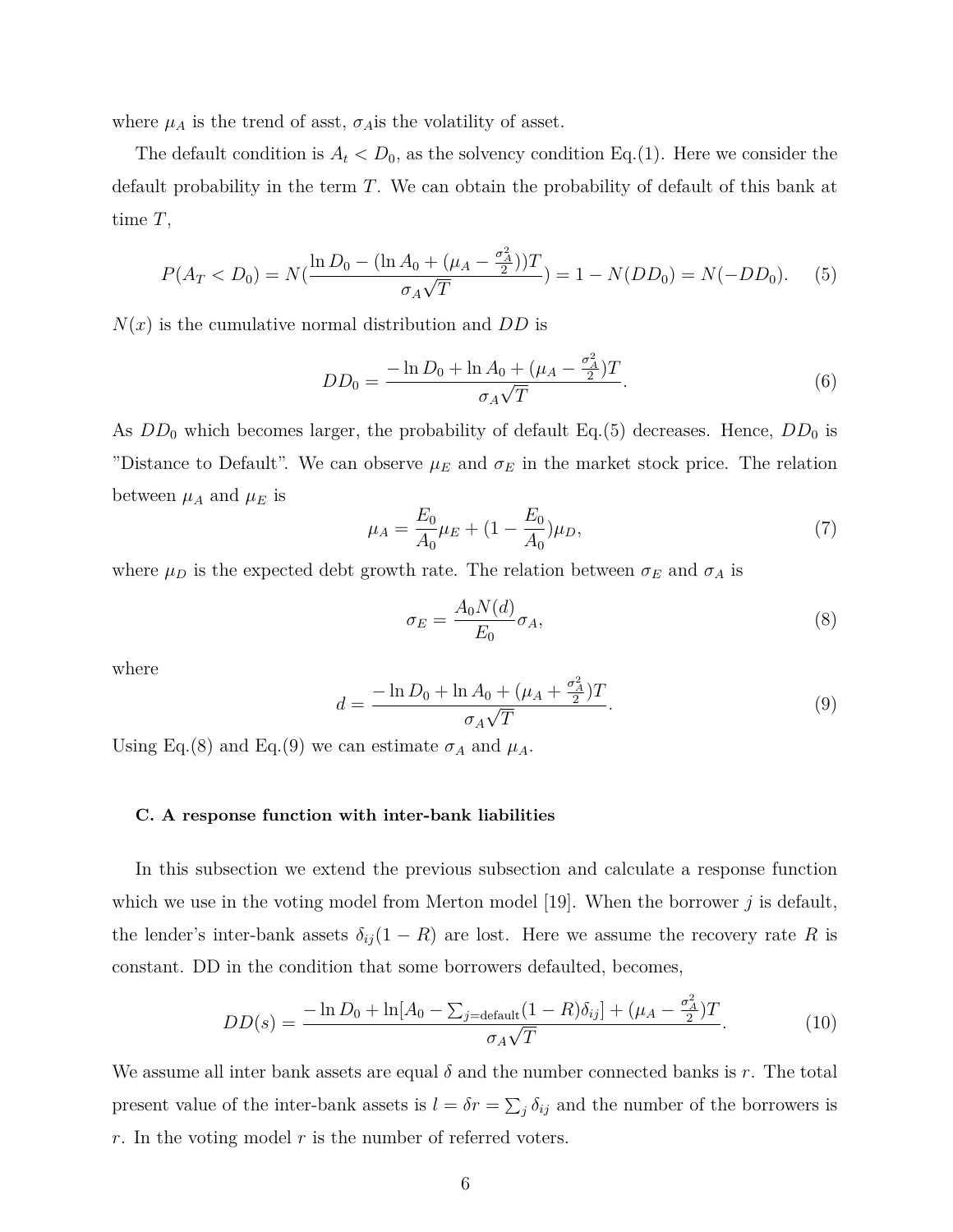We can rewrite

$$
DD(s) = \frac{-\ln D_0 + \ln[A_0 - s(1 - R)l/r] + (\mu_A - \frac{\sigma_A^2}{2})T}{\sigma_A \sqrt{T}}.
$$
\n(11)

*DD*(0) *>* 0 by the solvency condition, but as *s* increases *DD* might be negative.

Here we change the valuable from *s* to *Z*, where  $Z = s/r : 0 \le Z \le 1$ .

$$
DD(Z) = \frac{-\ln D_0 + \ln[A_0 - (1 - R)LZ] + (\mu_A - \frac{\sigma_A^2}{2})T}{\sigma_A \sqrt{T}},
$$
\n(12)

and

$$
\Phi(Z) = N(-DD(s)) = N(-DD(Z)).
$$
\n(13)

Eq.(13) is the response function which included the status around the bank. When there is no default which the bank lent, DD is

$$
DD(0) = \frac{-\ln D_0 + \ln[A_0] + (\mu_A - \frac{\sigma_A^2}{2})T}{\sigma_A \sqrt{T}},
$$
\n(14)

which is stand alone one which corresponds to Eq.(6).

Eq.(13) takes several shapes. If we set  $\sigma_A \to 0$ , the response function becomes steep and the Heaviside function. In the extreme case the response function becomes the threshold model. In this case the contagious defaults risk is stronger than the risk of the change of the asset values. The threshold is  $\lfloor (A-D)/\delta \rfloor$  where  $\lfloor x \rfloor$  are floor function. The model becomes threshold model in Watts model [10]. For example,  $D/A = 0.9$ ,  $\delta/A = 0.2$ ,  $\sigma_A = 0.01$ ,  $\Phi(i)$ becomes digital. If one of the borrowers is default, the default probability becomes 1,  $\Phi(0) = 0$  and  $\Phi(i) = 1, i \geq 1$ .

We consider the sensitivity analysis to confirm the effects of parameters. When the asset volatility change  $\sigma_A \to \sigma_A + \Delta_{\sigma_A}$  and  $\sigma_A >> \Delta_{\sigma_A}$ , the change of *DD* is

$$
\Delta DD(Z) = -(T + \frac{DD(Z)}{\sigma_A})\Delta_{\sigma_A} \sim -(T + \frac{DD(1/2)}{\sigma_A})\Delta_{\sigma_A}.
$$
\n(15)

If the volatility of asset increases, the decrease of *DD* does not depends of *Z*. Here we assume  $l \ll A_0$ . It is the parallel shift of *DD*.

When we consider the change of the inter-bank liability  $l \to l + \Delta_l$  and  $\Delta_l \ll l$ ,

$$
\Delta DD(Z) = -\frac{(1 - R)Z\Delta_l}{(A_0 - (1 - R)lZ\sigma_A\sqrt{T})} \sim -\frac{(1 - R)Z\Delta_l}{A_0\sqrt{T}}.
$$
\n(16)

If the inter bank-liability increases, the decrease of *DD* is proportional to *Z*. As *Z* becomes large, the change of DD becomes large. It is the increasing of steepness of *DD* about *Z*.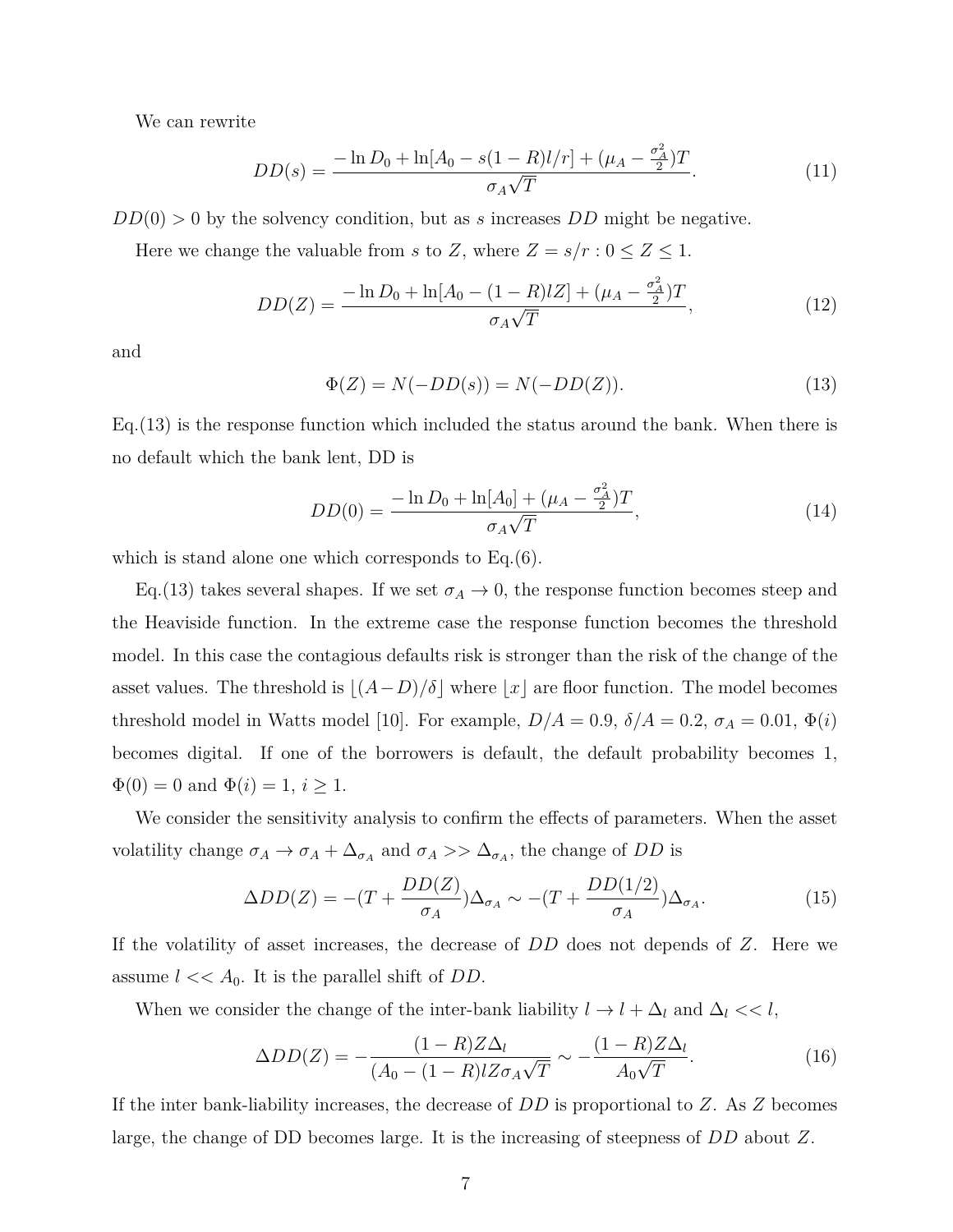#### **IV. DYNAMICS OF THE MODEL**

The state of firms is denoted by the vector  $\boldsymbol{\sigma} = (\sigma_1, \dots, \sigma_{r+1})$  with  $\sigma_j = \pm 1$ .  $\sigma = 1(\sigma =$ *−*1) means the default(non-default). The *i*-th agents state at time *t* is  $\sigma_i(t)$ . Total number of agents is  $(r + 1)$ . We consider the case where the updated agents is chosen by the rules. The ordering of update is from  $\sigma_1$  to  $\sigma_{r+1}$ . After the update of  $\sigma_{r+1}$ , we update  $\sigma_1$  and so on. We repeat this process. Hereafter, we define the updated state of the firm  $\sigma_j$  after *n* th time as  $\sigma_i^{(n)}$  $j^{(n)}$ . The initial condition is  $\sigma_j^{(0)} = 0$ . All banks are not default. Time *t* is the number of updated banks.

The update of a bank is described by response function, Eq.(13). At time *t*, the bank decides a state by the response function. The bank is connected with other banks by the relations, borrower and lenders. The bank has *r* borrowers and decides the state of the bank using the state of connected borrowers states. It means all banks are connected by the response function Eq.(13). Here we assume the balance sheets of all banks are the same for the simplicity.

The transition can be written

$$
\sigma_j = 1 \to -1 : w_j(\boldsymbol{\sigma}) = \Phi(-DD_j),
$$
  
\n
$$
\sigma_j = -1 \to 1 : F_j w_j(\boldsymbol{\sigma}) = 1 - \Phi(DD_j) = \Phi(DD_j),
$$
\n(17)

where  $\Phi(-DD_i)$  is Eq.(13). Here we approximated normal distribution by logistic function,

$$
\Phi(-DD_j) \sim \frac{1}{1 + e^{\lambda_0 DD_j}} = \frac{-\ln D_0 + \ln[A_0 - \frac{(1-R)l}{2}] + \ln[1 - \frac{(1-R)l(\frac{s}{r} - \frac{1}{2})}{A_0 - \frac{(1-R)l}{2}}] + (\mu_A - \frac{\sigma_A^2}{2})T}{\sigma_A \sqrt{T}},
$$
\n
$$
\sim \frac{1}{1 + \frac{1 - p_{1/2}}{p_{1/2}} e^{-\frac{(1-R)l\lambda_0}{(A_0 - (1-R)l/2)\sigma_A\sqrt{T}} \frac{(s - \frac{r}{2})}{r}]}},
$$
\n
$$
= \frac{1}{1 + \frac{1 - p_{1/2}}{p_{1/2}} e^{-\frac{(1-R)l\lambda_0}{2(A_0 - (1-R)l/2)\sigma_A\sqrt{T}} \frac{(\hat{c}_1 - \hat{c}_{-1})}{r}]}},
$$
\n
$$
= \frac{1}{2} (1 + \tanh[\frac{(1-R)l\lambda_0}{4(A_0 - (1-R)l/2)\sigma_A\sqrt{T}} \frac{(\hat{c}_1 - \hat{c}_{-1})}{r} + \frac{1}{2} \log \frac{p_{1/2}}{1 - p_{1/2}}],
$$
\n(18)

where

$$
p_{1/2} = \frac{1}{1 + e^{DD(1/2)}},\tag{19}
$$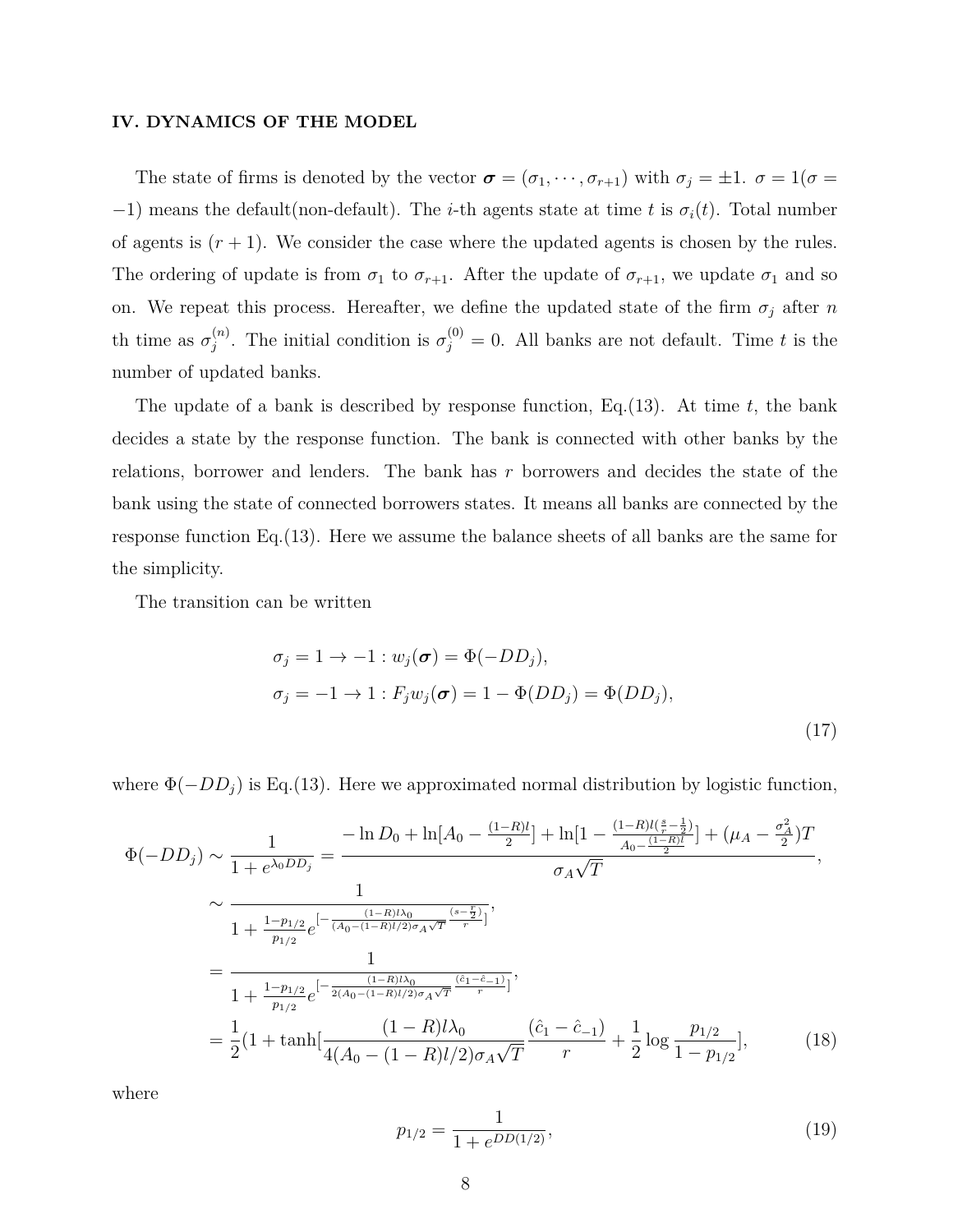and  $\lambda_0 \sim 1.6$ . Here we use the approximation  $\log(1-x) \sim -x$  when  $x \ll 1$  and  $A_0 >> l$ . We have changed the variables from *s* to  $\hat{c}_1$  and  $\hat{c}_{-1}$ .  $\hat{c}_{-1}(\hat{c}_1)$  is the number of defaults (non-defaults).

The transition can be written

$$
\sigma_j = 1 \to -1: \nw_j(\sigma) = \frac{1}{2} (1 - \tanh[\frac{(1 - R)l\lambda_0}{4(A_0 - (1 - R)l/2)\sigma_A\sqrt{T}} \frac{(\hat{c}_1 - \hat{c}_{-1})}{r} + \frac{1}{2} \log \frac{p_{1/2}}{1 - p_{1/2}}], \n\sigma_j = -1 \to 1: \nF_j w_j(\sigma) = \frac{1}{2} (1 + \tanh[\frac{(1 - R)l\lambda_0}{4(A_0 - (1 - R)l/2)\sigma_A\sqrt{T}} \frac{(\hat{c}_1 - \hat{c}_{-1})}{r} + \frac{1}{2} \log \frac{p_{1/2}}{1 - p_{1/2}}].
$$
\n(20)

The process is nothing but the kinetic Ising model. (see Appendix A) The last term  $\log p_{1/2}/(1 - p_{1/2})$  corresponds to the outer field. The correspondence to the parameter for Ising model is

$$
\frac{(1 - R)l\lambda_0}{4(A_0 - (1 - R)l/2)\sigma_A\sqrt{T}} = \beta J.
$$
\n(21)

The condition of no outer field is  $DD(1/2) = 0$ . We can obtain the condition

$$
A_0 - (1 - R)l\frac{1}{2} = D_0 e^{-(\mu_A - \frac{\sigma_A^2}{2})T}.
$$
\n(22)

 $\sigma_A$ , volatility of asset, corresponds to the temperature in Ising model. When  $\mu_A \sim 0$  and  $\sigma_A^2 \sim 0$ , the condition of the symmetric is  $A_0 - D_0 = E_0 = (1 - R)l/2$  which is discussed in [10] and [11] where *l/E*<sup>0</sup> is the threshold. These model are the low temperature limit of our model.

The mean field equation is

$$
\tanh\left[\frac{(1-R)l\lambda_0\hat{Z}}{4(A_0 - (1-R)l/2)\sigma_A\sqrt{T}} + \frac{1}{2}\log\frac{p_{\frac{1}{2}}}{1-p_{\frac{1}{2}}}\right] = \hat{Z},\tag{23}
$$

where  $\hat{Z} = 2Z - 1$ . The critical condition of the symmetric case is

$$
\sigma_{Ac} = \frac{(1 - R)l\lambda_0}{4(A_0 - (1 - R)l/2)\sqrt{T}}.\tag{24}
$$

### **V. ADDITIONAL PROBABILITY OF DEFAULT**

In the ordinal case the probability of the default of the bank is calculated  $\Phi(-DD_i(0))$ which is stand alone PD. It corresponds to that there is no default in the banks which the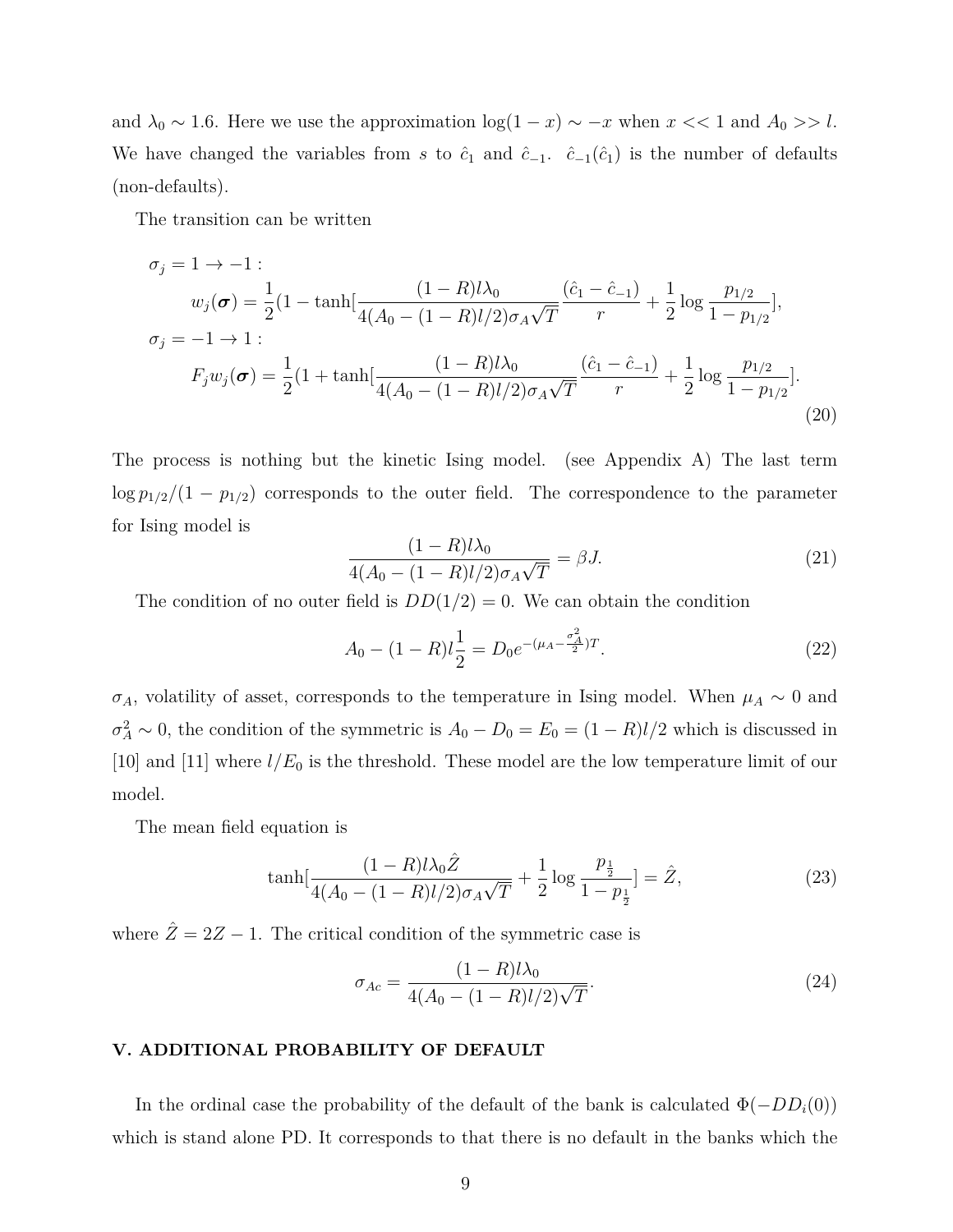bank *i* lent to. PD depends on the situation of the bank *i*. If the some of the banks which the bank *i* lent to are defaults, PD of bank *i* increases. We calculate the non conditional PD as  $\overline{P} = \int \Phi(DD(Z)) d\mu(Z)$  where  $\mu(Z)$  is the measure of *Z*.

The difference to the stand alone PD, which is PD excluded the effects of the other banks, is defined as the additional PD [20],

$$
\Delta P = \bar{P} - \Phi(-DD(0)).\tag{25}
$$

We calculate the additional PD using the mean field approximation,

$$
\bar{P} = Z = \Phi(-DD(Z)).\tag{26}
$$

We show the mean field equation in Fig 2. If there is only solution of the mean field equation, the intersection is the equilibrium solution in Fig 2 (a) and (b). Hence, the intersection becomes the equilibrium PD,  $\bar{P}$ . The distribution of *Z* is  $\mu = \delta_{Z_1}$ , where  $Z_1 = \bar{P}$ and  $\delta_x$  is the delta function. We can obtain the additional PD,  $\Delta P = Z_1 - \Phi(-DD(0))$ .

On the other hand,in Fig 2 (c) there is three solutions, both ends intersections are the solutions. The mid solution is not stable. The distribution of *Z* is  $\mu = \alpha \delta_{Z_1} + \beta \delta_{Z_2}$ , where *Z*<sup>1</sup> and *Z*<sup>2</sup> corresponds to the two stable solutions. We can obtain the additional PD,  $\Delta P = \alpha Z_1 + \beta Z_2 - \Phi(-DD(0)).$ 



FIG. 2. The mean field equation and the solution of the equilibrium. (a) is small additional PD case,  $D_0/A_0 = 0.91, l/A_0 = 0.1, \sigma_A = 0.07$  (b) is large additional PD case  $D_0/A_0 = 0.91, l/A_0 = 0.07$  $0.2, \sigma_A = 0.07$  and (c) is the two solutions case  $D_0/A_0 = 0.91, l/A_0 = 0.2, \sigma_A = 0.05$ 

In Fig. 3 we show the image of the two solutions case using the image of the physical potential. The ball comes from the left side, and there is no default in the initial condition. The solution oscillates between the two stable solutions  $Z_1$  and  $Z_2$  where  $Z_1 < Z_2$ . When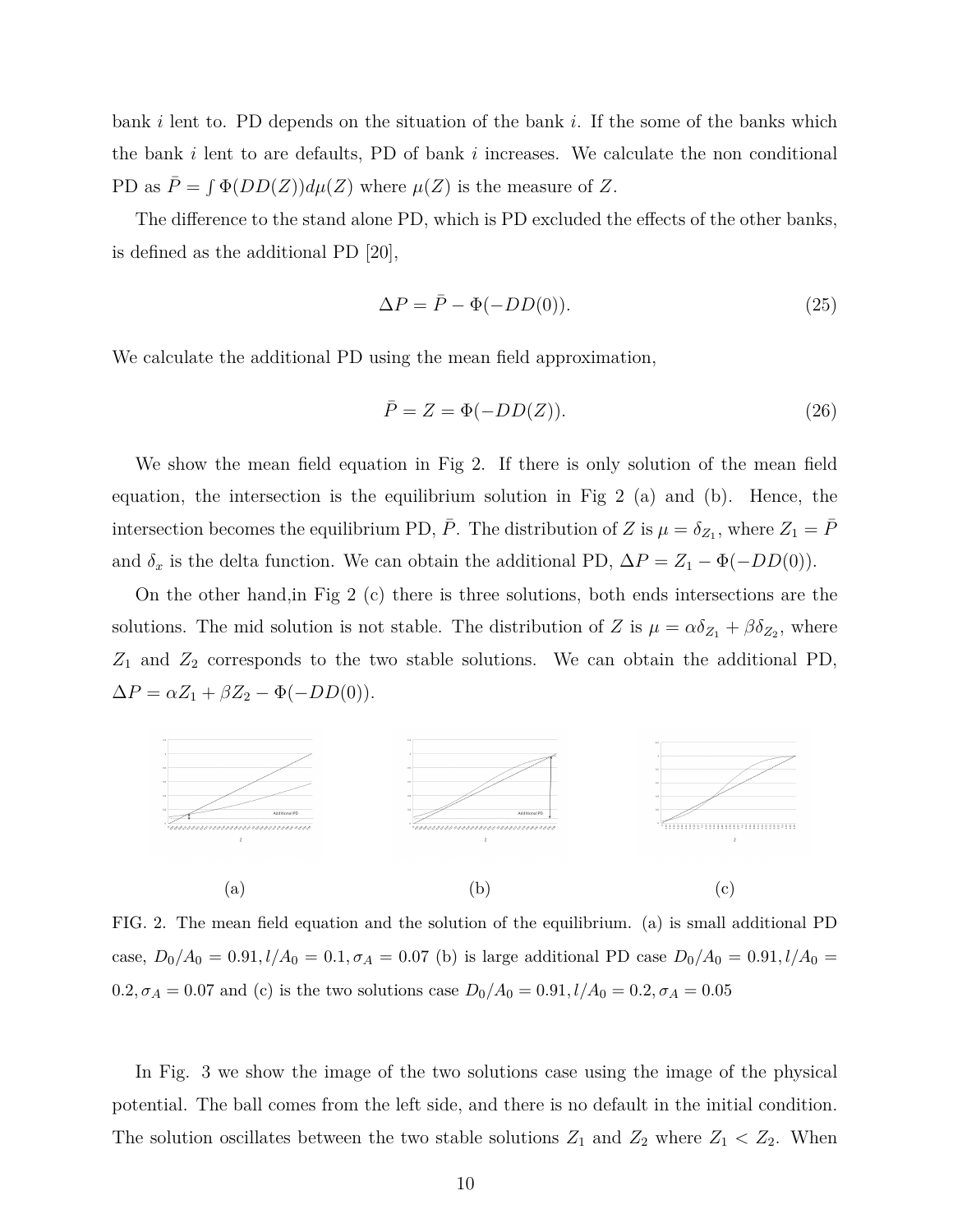

FIG. 3. Illustration of the equilibrium PD when there are two solutions, using the analogy of physical potential. The ball comes from the left side.

the outer field is the left (right) direction, the potential of the low (high) PD equilibrium *Z*<sup>1</sup>  $(Z_2)$  is deeper than the high (low) PD equilibrium in Fig. 3 (a) and (b).

When there is no outer field, symmetric case, one of the solution of Eq.(26) is  $Z =$ 1*/*2. When *d*Φ(*−DD*(*Z*)*/dZ >* 1, there is three solutions. On the other hand, when  $d\Phi(-DD(Z)/dZ < 1$ , there is one solution. There is the phase transition in the limit  $r \to \infty$  as Ising model. The condition of the critical asset volatility  $\sigma_{Ac}$  is

$$
\sigma_{Ac} = \frac{\Phi'(0)l(1 - R)}{(A - (1 - R)l/2)\sqrt{T}}.\tag{27}
$$

It is consistent with the critical condition of the Ising model Eq.(24), because  $\Phi'(0) \sim \lambda_0/4$ .

#### **VI. CONCLUDING REMARKS**

We considered contagious defaults of banks and applied a voting model to them. The network of the firms are created by the relation, lending and borrowing. We introduced the response function from Merton model. Using this response function we calculate the PD which includes not only the changes of the asset value but also the effects of other banks' defaults. The temperature corresponds to the asset volatility. When the asset volatility is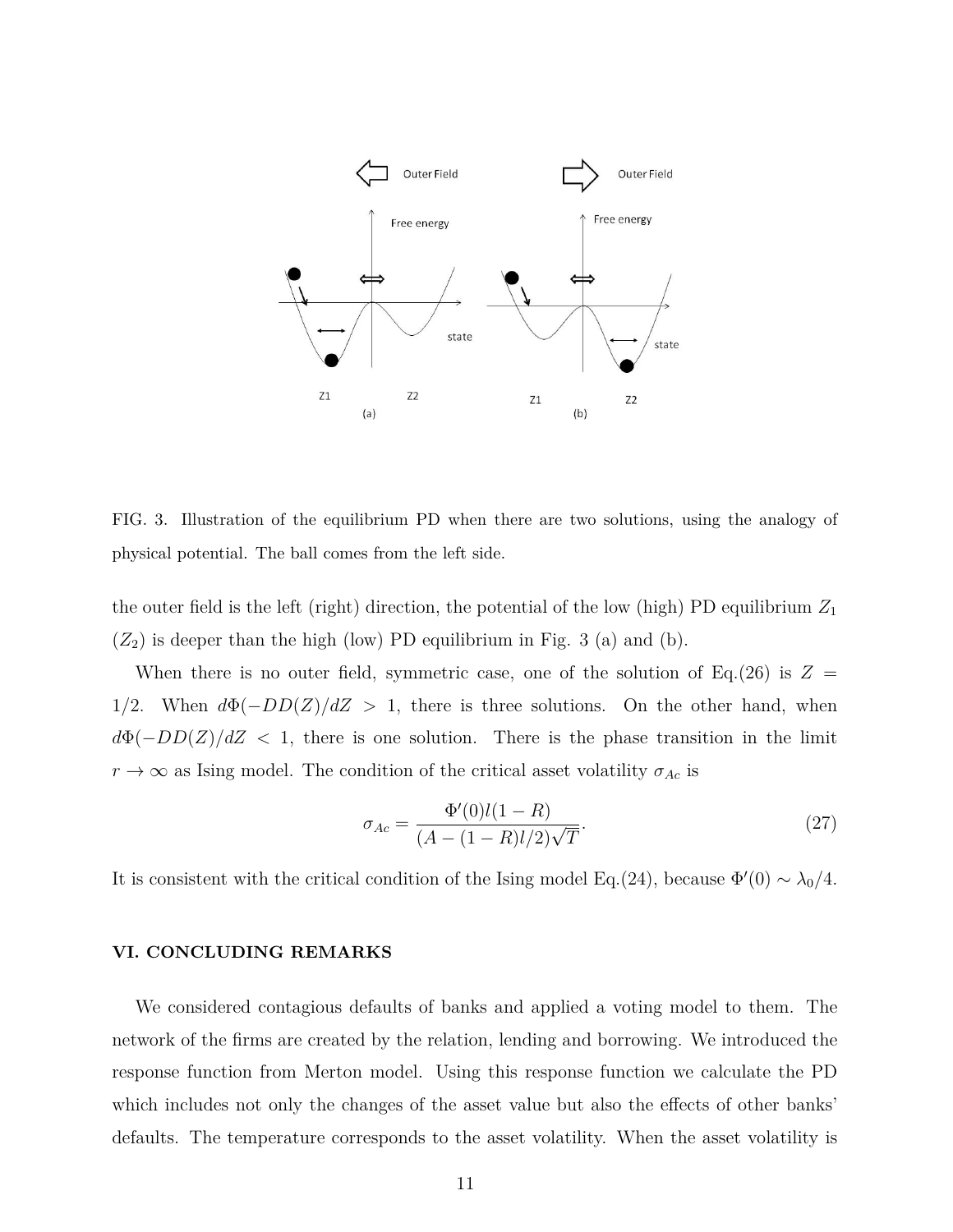small, the contingent default is effective for banks. On the other hand, the asset volatility is large, the change of asset price is effective.

In this paper we use the mean field approximation to calculate the PD. In general we have to do numerical simulations. If we use the random number including the correlations, we can simulate the correlation of the asset prices which several banks have.

Merton model uses the cumulative normal distribution. If we approximate the normal distribution by tanh function, we can obtain the kinetic Ising model. If there is no outer field, symmetric case, there is the phase transition. We show the additional PD which corresponds to the effects of the situations of the bank using the mean field approximation.

#### **Appendix. Ising model**

Here we consider the infinite range model. It is one of the most popular model in statistical physics which explains phase transition. In the model spins interact all other spins. Hamiltonian is

$$
H(\sigma) = -\frac{J}{r+1} \sum_{i>j} \sigma_i \sigma_j - h \sum_{i=1}^{r+1} \sigma_i,
$$
 (Appendix 28)

where  $(r + 1)$  is the number of spins,  $\sigma_i$  is the spin has the value  $\pm 1$ , *J* is the parameter of interaction, and *h* is the outer field. Here we define average of spins, as an order parameter,  $m = 1/(r + 1) \sum \sigma_i$  which represents the phase transition.

In large  $r\to\infty$  limit the self consistent equation is

$$
m = \tanh \beta (Jm + h), \tag{Appendix 29}
$$

where  $\beta = 1/k_B\hat{T}$ .  $k_B$  is Bolzman constant and  $\hat{T}$  is temperature. When infinite range model, we can obtain the strict solution form the self consistent equation Eq.(Appendix 29). When the symmetric case, under the transition temperature  $\hat{T}_C$ , in the low temperature range there are two solutions. The critical point is decided by the equation  $\beta_c J = 1$ . One of the solution is selected in the two stable solution. On the other hand, above  $\hat{T}_c$ , in the high temperature range, there are only one solution. This is the phase transition of Ising model. When there is the outer field *h*, the model becomes the asymmetric model and there is no phase transition.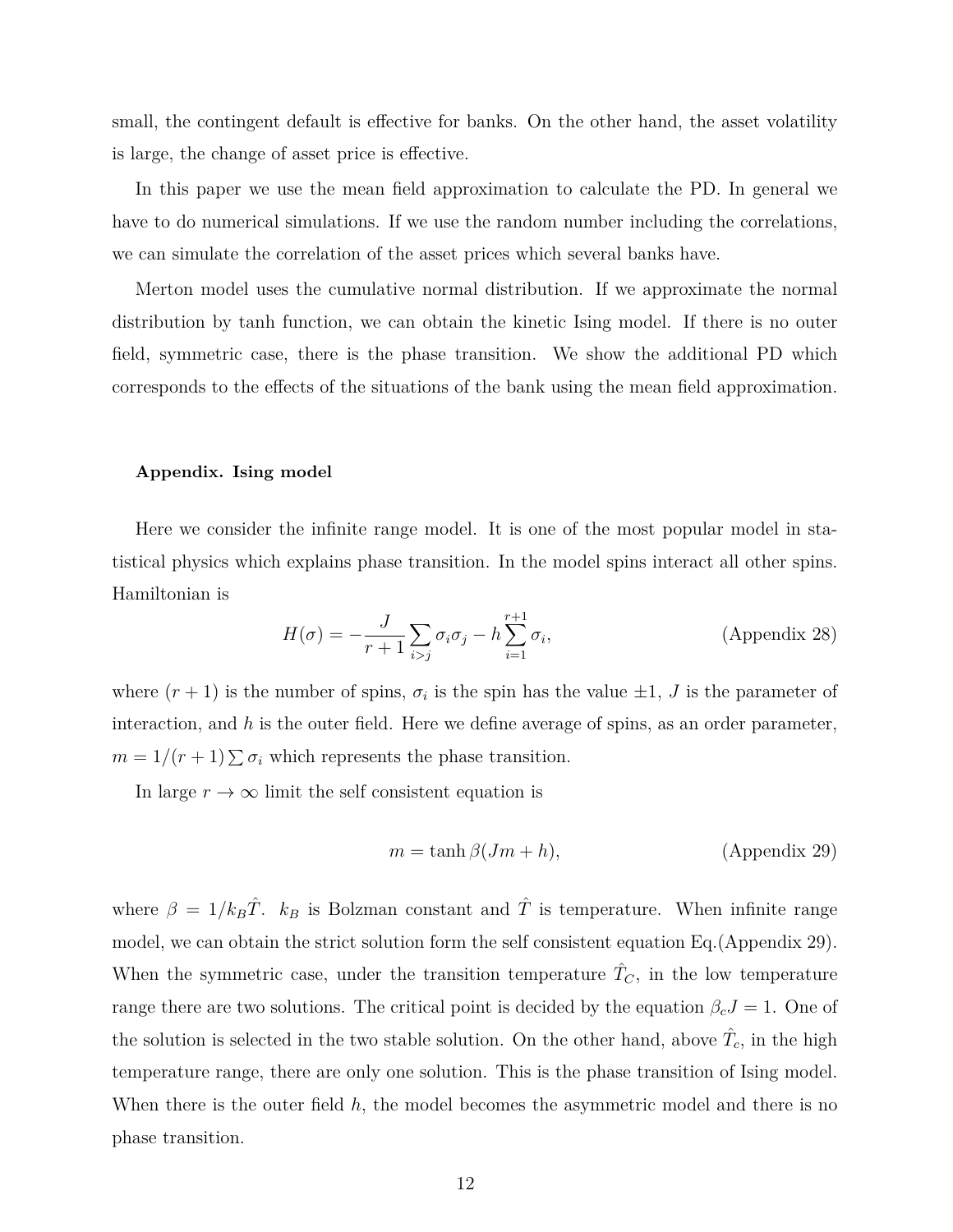- *∗* hisakadom@yahoo.co.jp
- *†* tkaneko@icu.ac.jp
- [1] Galam G 1990 "Socail praradoes of majority rule voting and renormalization group" *Stat. Phys.* **61** 943
- [2] Keynes J M 1936 *General Theory of Employment Interest and Money* (Macmillan Cambridge University Press)
- [3] Ito Y, Ogawa K and Sakakibara H 1974 July *Journalism quarterly review* **69** 70-80 (in Japaneese)
- [4] Ito Y, Ogawa K and Sakakibara H 1974 October *Journalism quarterly review* 70 100-111 (in Japaneese)
- [5] Bikhchandani S, Hirshleifer D, and Welch I 1992 " A theory of fads, fashion, custom, and cultural change as information cascade" *J. Polit. Econ.* **100** 992
- [6] Hisakado M and Mori S 2011 " Digital herders and phase transition in a voting model" *J. Phys. A* **22** 275204
- [7] Mori S, Hisakado M, and Takahashi T 2012 " Phase transition to a two-peaks phase in an information-cascade voting experiment" *Phys. Rev. E* **86** 26109
- [8] Hisakado M and Mori S 2012 "Two kinds of phase transition in a voting model"*J Phys.A:Math.Theor***45** 345002-345016
- [9] Hisakado M and Mori S 2010 "Phase transition and information cascade in a voting model"*J. Phys. A* **43** 3152 7
- [10] Watts D J 2002 "A simple model of global cascade on networks" *Proc. Natl. Acd. Sci. USA* **99(9)** 5766-5771
- [11] Gai P and Kapadia S 2010 " Contagion in financial networks"*Proc. Roy Soc A* **466** 2401-2423
- [12] Caceioli F, Barrucca P, and Kobayashi T 2018 "Network models of financial systemic risk: a review" *J Comput Soc Sc* **1**81-114
- [13] Young H P 2011 " The dynamics of social inovation"*Proc. Natl.Acd.Sci.USA* **108**(4) 21285- 21291
- [14] Hisakado M and Kaneko T 2015"Financial management management methodology" No.595346 Japan patent office